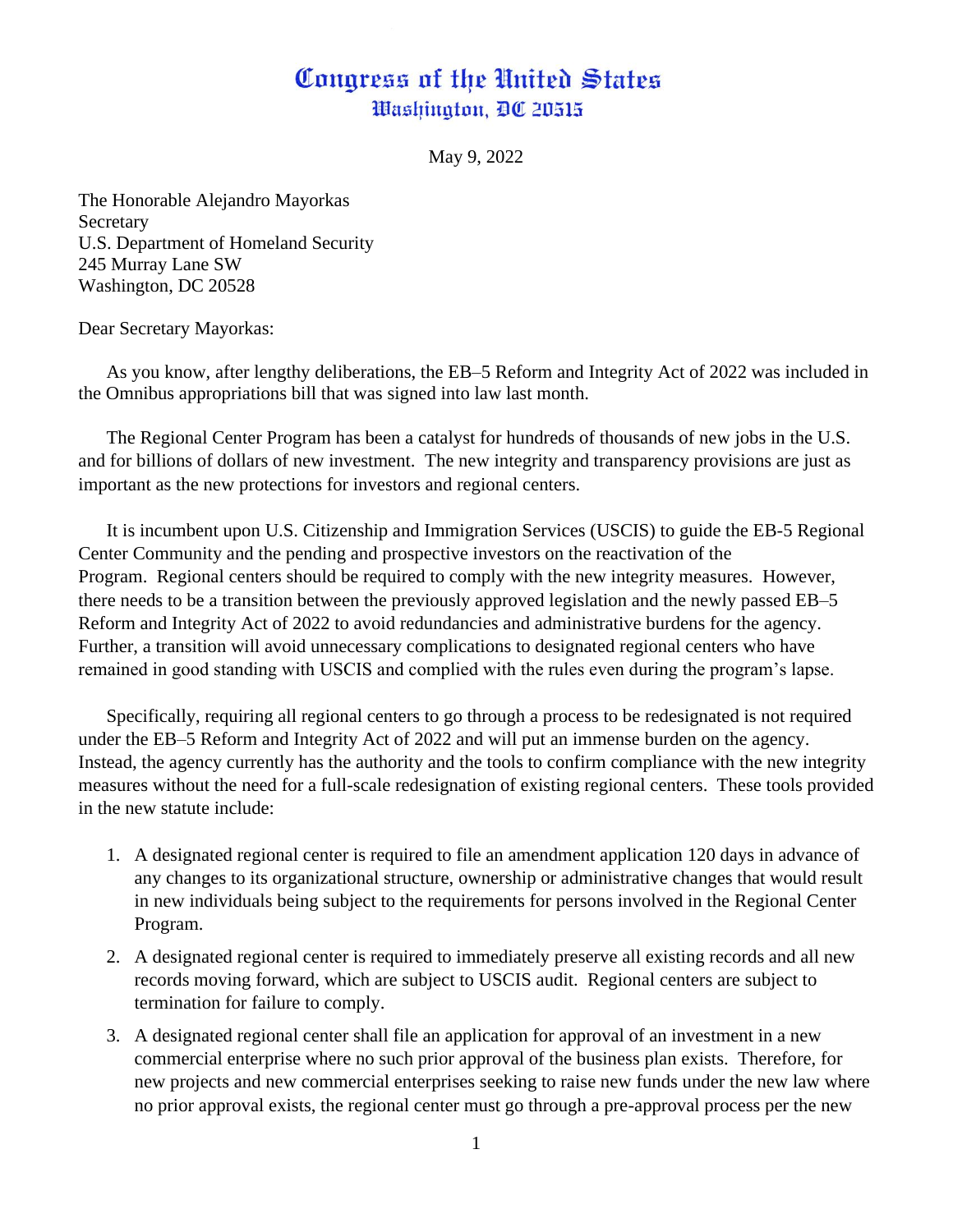certification requirements. This would encompass almost all regional centers raising new funds from EB-5 investors.

- 4. Importantly, all designated regional centers must go through the annual compliance certification. This would encompass all of the certifications required in the same fiscal year, while also reducing the burden on the agency and the regional centers to file multiple applications in the same fiscal year to make identical certifications.
- 5. Taken together, existing regional centers under the prior law must recertify to all integrity measures during this fiscal year. This will occur either through a business plan approval application and/or any amendment application, *and* through the annual certification requirements, which will be mandatory for all existing regional centers at the end of the year.

Current guidance on the USCIS website requiring new regional center designations for every existing regional center is confusing and causing great concern in the EB-5 stakeholder community. We believe that there should be stakeholder engagement and then guidance on the implementation of the program.

The original Regional Center Program was authorized in Section 610 of the 1993, Pub. L. 102-395 Departments of Commerce, Justice and State Legislation. The original language is enclosed.

The EB-5 Immigrant Investor Program was originally created in 1990. In 1992, Congress amended the EB-5 Program in two significant ways to increase the usage, improve efficiency, and ultimately expedite job creation. First, in Section 610(a) of the 1993 Appropriations Act, Congress mandated a special EB-5 pilot program operating through regional centers where EB-5 applicants could pool their investment into larger USCIS pre-approved investments, benefit from stronger economies of scale, and simpler job creation reporting requirements utilizing verified econometric methodologies and more. Second, Section 610(b) of the Act initially set aside 300 visas for the Pilot Program (which through amendment has been increased to 3,000 per annum) to attract sponsors and accelerate the adoption of the newly created Pilot Program.

This is an immigration program and authorization more properly lies in the Immigration and Nationality Act (INA). The program is now housed at Section 203(b)(5) of the INA (8 U.S.C. 1153(b)(5)). This doesn't mean that it is a new program. It just means that it is now housed in the INA and that it is time limited for 5 years through September 2027.

We were pleased to see that USCIS has announced an engagement with stakeholders on this issue. It is our hope that the agency will take into consideration the legal points below, which establish that regional centers need not be redesignated by USCIS:

1. **Statutory language indicates existing regional centers remain designated**. The new INA 203(b)(5)(F)(ii) as added by the EB–5 Reform and Integrity Act of 2022 explicitly recognizes that a business plan approved prior to the date of the enactment of the reauthorization legislation remains binding for purposes of adjudication of subsequent petitions seeking classification under INA 203(b)(5)(F). Interpreting this law as nullifying the existing regional center designations would directly contravene this language recognizing previously approved business plans submitted by existing regional centers.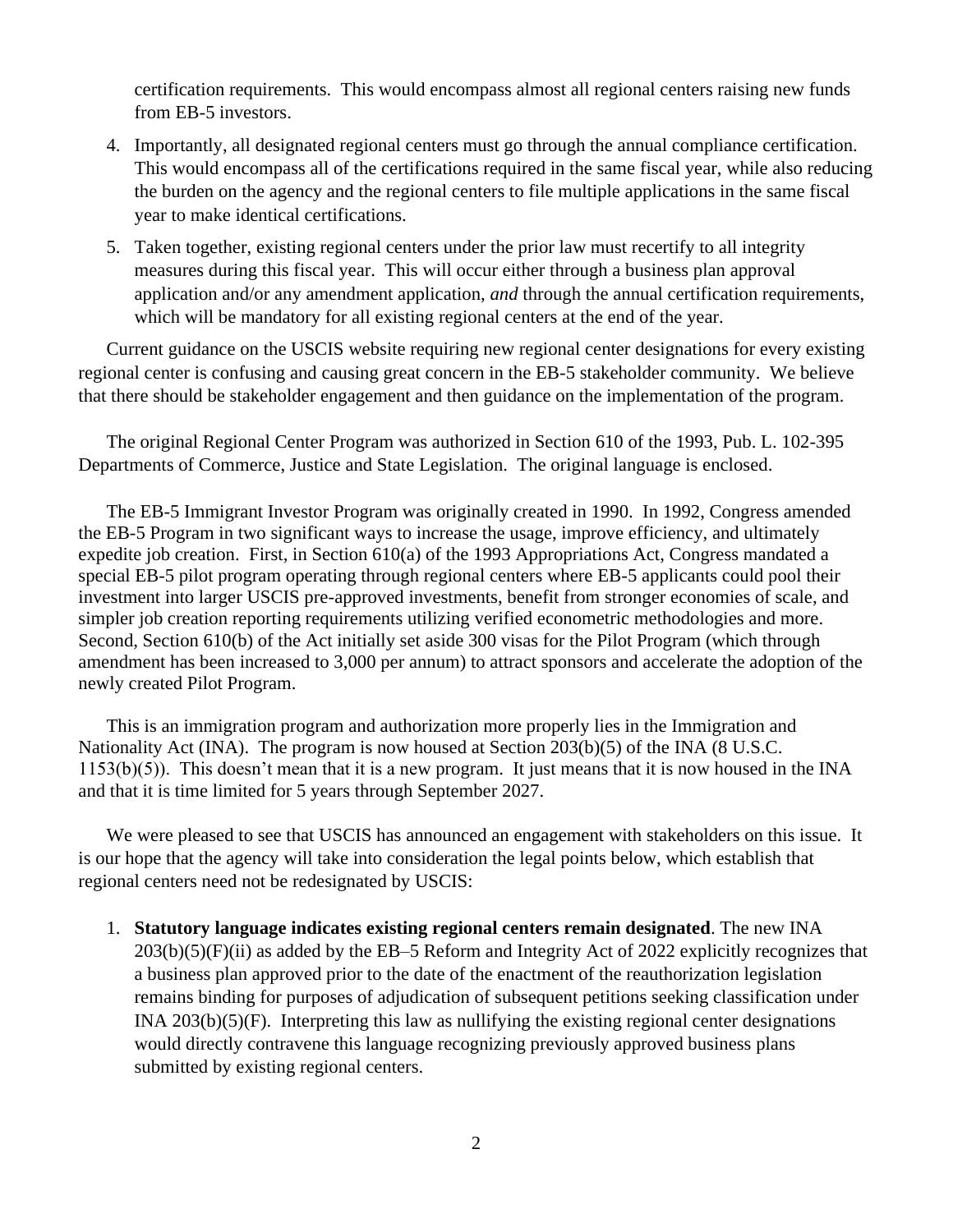- 2. **An interpretation requiring new regional center designations will result in all existing investors without approved conditional permanent residency facing denial.** Traditionally, USCIS has interpreted that a regional center must remain in good standing throughout the I-526 Petition adjudication and through to the period of conditional permanent residence for all investors in order for I-526 Petitions to be approved and for immigrant visas to be issued.
	- a. **Continued adjudications of existing investors**. Subparagraph (S) does not protect investors from an administration decision to decertify all existing regional centers, as this provision only protects from lapses of legislation.
	- b. **Switching regional centers**. If the agency's position is that the law terminated existing regional centers, rather than by action of the agency, section "(M) Treatment Of Good Faith Investors Following Program Noncompliance," does not protect existing investors and they would be unable to reaffiliate with a regional center who obtains designation post-enactment of this legislation. As a result, if a regional center fails to refile a designation application under INA 203(b)(5)(F), many investors may be harmed by this interpretation. If USCIS seeks for the regional center to complete the required certifications for integrity and compliance purposes, this can be achieved through the new requirements outlined above and required by INA  $203(b)(5)(E)-(G)$ .
- 3. **Retroactive application of law is potentially unlawful**. An interpretation or action by the agency to apply an existing statute retroactively without the explicit authorization by Congress has previously been found to be unlawful under the Administrative Procedure Act and would potentially violate Due Process principles under existing case law.
- 4. **Regional centers still need to make all required compliance certifications at the end of this fiscal year**. As described above, the new certifications and compliance requirements under INA 203(b)(5)(E)-(G) remain applicable to existing regional centers without the need for redesignation. Each regional center seeking to take in new EB-5 investor capital without prior approval of the business plan by USCIS will require a project pre-approval application under INA 203(b)(5)(F), which requires the integrity measure certifications. Each regional center modifying its ownership or administration must file an amendment application under INA 203(b)(5)(E), which requires the integrity measure certifications. Finally, each existing regional center will need to file an annual compliance on Form I-924A, or such new form as USCIS will prescribe through notice and comment rulemaking, which contains all of the same certifications required under subparagraph (F) for new regional centers. To the extent existing regional centers are not able to satisfy those certifications or compliance checks, the agency will have valid authority to terminate them.

We look forward to partnering with you to ensure the EB–5 Reform and Integrity Act of 2022 is implemented in accordance with congressional intent. Thank you for your prompt attention to this matter.

Sincerely,

Jerrold Nadler Member of Congress

Charles E. Schumer United States Senator

John Cornyn United States Senator

Lindsey O. Graham United States Senator